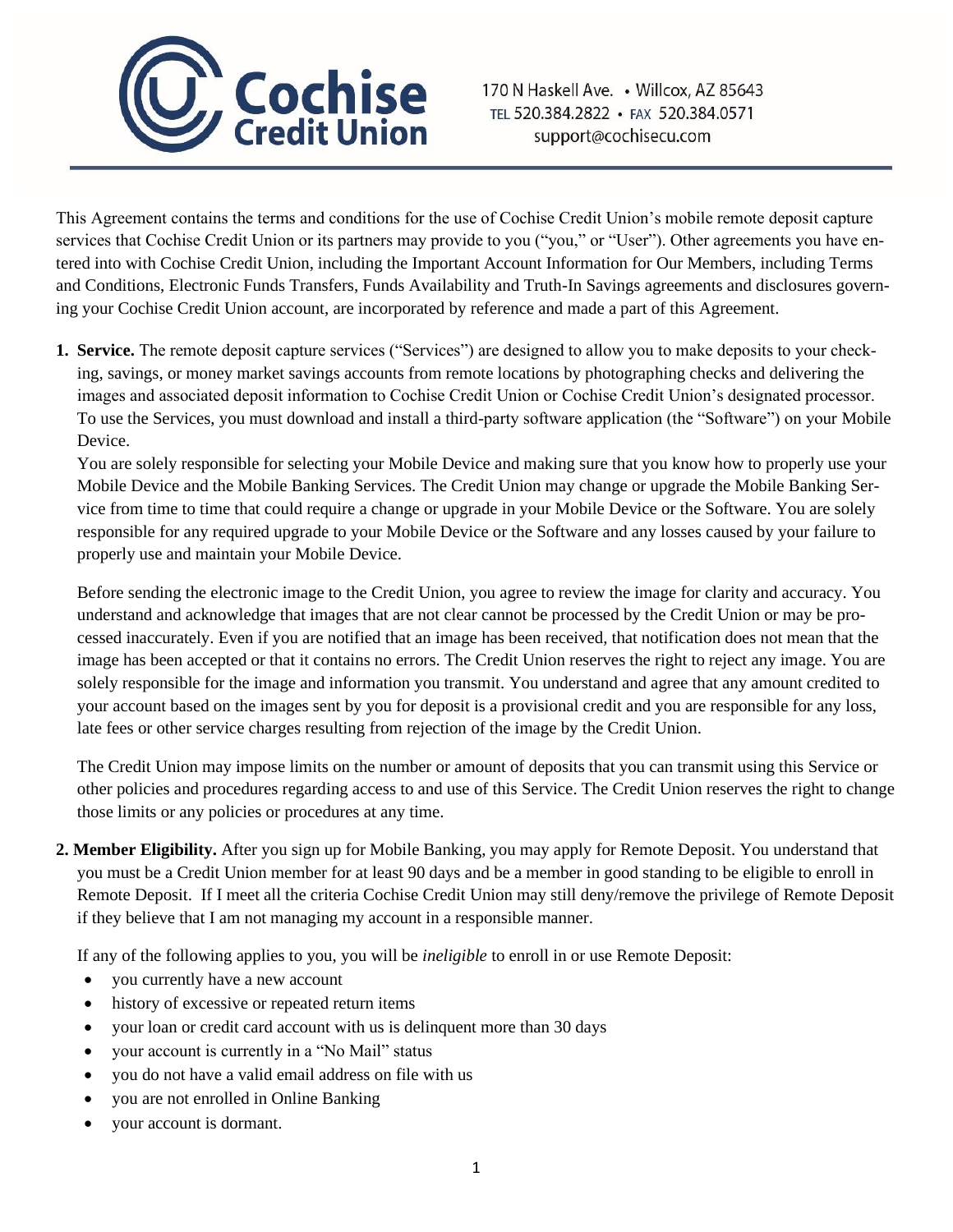- **3. Eligible items.** Any image of a check to be transmitted must accurately and legibly include all information on the front and on the back of the check. Prior to capturing the image of the check, you agree to endorse the back of the original check. The endorsement must include your signature as your name appears on the check and the following information: "For Cochise Credit Union Remote Deposit Only" followed by the account number to which the check is being deposited. Endorsements that do not contain this information as stated may be rejected. Specifically, the image must include identification of the drawer and the paying bank that is preprinted on the check including complete and accurate bank account numbers at the bottom of the check.
- **4. Unacceptable Deposits.** You agree that you will not use the Services to photograph and deposit any checks or other items as shown below:
	- Checks or items payable to any person or entity other than you.
	- Checks or items drawn or otherwise issued by you or any other person on any of your accounts or any account on which you are an authorized signer or joint account holder.
	- Checks or items containing obvious alteration to any of the fields on the front of the check or item, or which you know or suspect, or should know or suspect, are fraudulent or otherwise not authorized by the owner of the account on which the check or item is drawn.
	- Checks payable to a business attempting to deposit to a personal account, even if you are the business owner.
	- Checks or items previously converted to a substitute check, as defined in Reg CC.
	- Checks or items drawn on a financial institution located outside the United States.
	- Checks or items that are remotely created checks, as defined in Reg CC.
	- Checks or items not payable in United States currency.
	- Checks or items dated more than 6 months prior to the date of deposit.
	- Checks or items prohibited by Cochise Credit Union's current procedures relating to the Services or which are otherwise not acceptable under the terms of your Cochise Credit Union account.
	- To ensure that endorsements can be easily read and imaged, the standard requires that all endorsements preferably be applied to original checks in black or blue pen ink.
	- Money Orders may not be accepted and may not be approved for deposit.
	- Any checks that are printed in light ink and do not reproduce a clear image will not be approved.
	- Checks made payable to more than one party (including tax refund checks and other government checks), unless deposited into an account in the name of all payees.
	- Checks that are posted-dated after the date of deposit.
	- Checks that have previously been submitted through Mobile Deposit or through a remote deposit capture service offered at any other financial institution.
	- Checks stamped "non-negotiable" (whether stamped in print or as a watermark).
	- Checks that have been re-deposited or returned such as "non-sufficient funds" or "refer to maker" or returned for any other reason.

## **Deposits of this nature may result in the immediate termination of Mobile Deposit.**

**5. Business Days and Funds Availability.** Our business days are Monday through Friday, excluding Federal holidays. Imaged items transmitted before 3:00 p.m. Arizona Time on a business day shall be considered received by the Credit Union on that day. Imaged items transmitted on a non-business day or after 3:00 p.m. on a business day shall be considered received by the Credit Union on the following business day. The transmitted image is considered received by us only when we expressly acknowledged such receipt. We generally apply the Credit Union's Funds Availability Policy to check images received through the RDC Service in the same manner as if we had received the original paper check. However, in addition to any exceptions noted in the Funds Availability Policy, we may delay availability of funds from any deposit you make through the RDC Service at any time in our sole discretion, dependent on our ability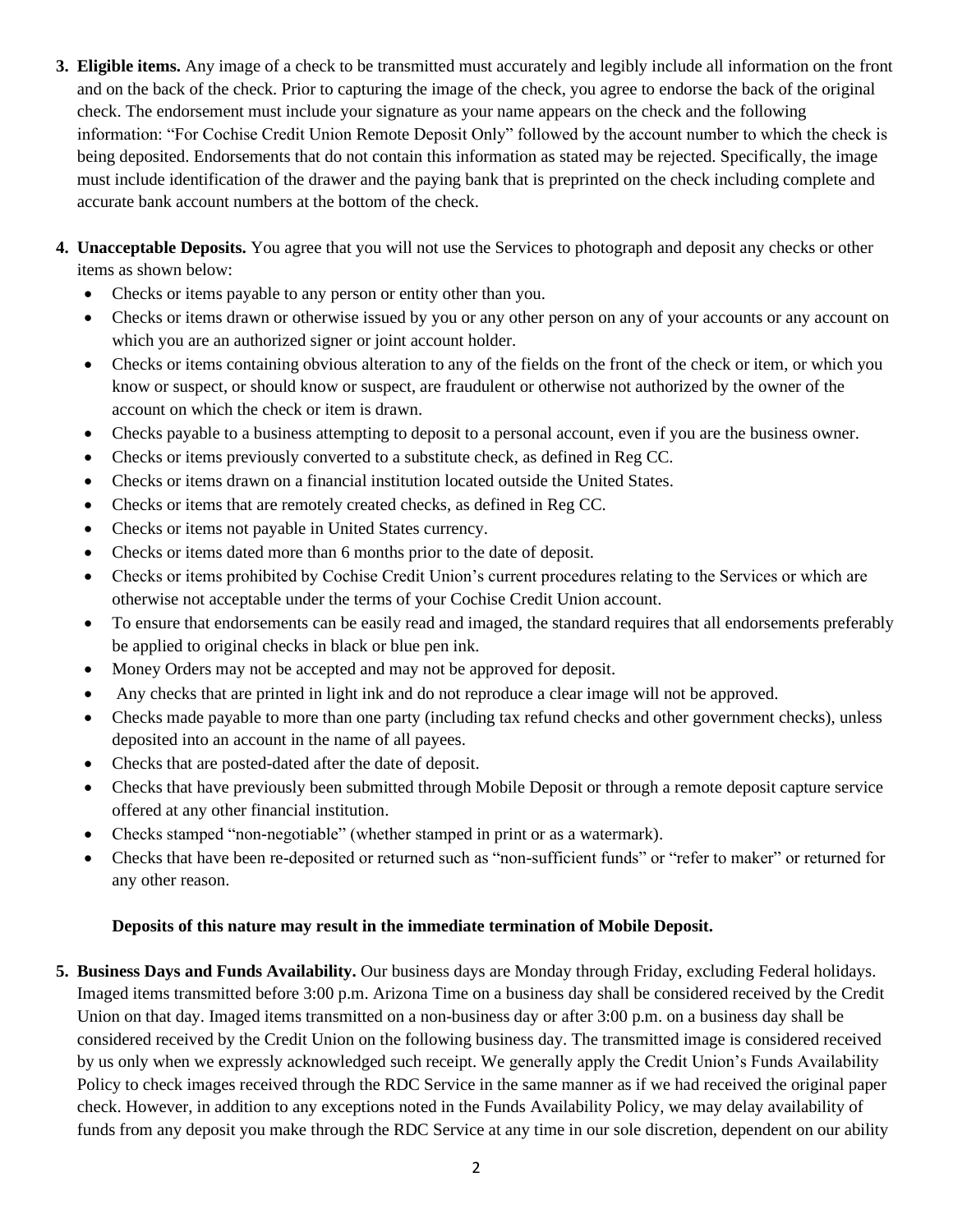to collect based upon any check image that you present. You also understand that credit is provisional until settlement is final.

- **6. Receipt of Items.** We reserve the right to reject any item transmitted through the Services, at our discretion, without liability to you. We are not responsible for items we do not receive or for images that are dropped during transmission. An image of an item shall be deemed received when you receive a confirmation from Cochise Credit Union that we have received the image. Receipt of such confirmation does not mean that the transmission was error free or complete, nor does it mean that the item was accepted for deposit.
- **7. Disposal of Transmitted Items.** Upon your receipt of a confirmation from Cochise Credit Union that we have received, and accepted for deposit, the image of an item, you agree to prominently mark the item as "Electronically Presented" or "VOID" and to properly dispose of the item to ensure that it is not represented for payment. And, you agree never to represent the item. You agree to retain checks, or a sufficient copy of the front and back of the items, for a period of at least 60 days and agree to promptly provide these to Cochise Credit Union if requested in order to aid in the clearing and collection process, resolve claims by third parties with respect to any item, or for Cochise Credit Union's audit purposes.
- **8. Deposit Limits.** We reserve the right to impose limits on the amount(s) and/or number of deposits that you transmit using the Services and to modify such limits from time to time. Check deposits are limited to an aggregate total of \$2,000 per day. Cochise Credit Union may change the deposit limits based in its sole discretion.
- **9. Errors.** You agree to notify Cochise Credit Union of any suspected errors regarding items deposited through the Services right away, and in no event later than 60 days after the applicable Cochise Credit Union account statement is sent to you. Unless you notify Cochise Credit Union within 60 days, such statement regarding all deposits made through the Services shall be deemed correct, and you are prohibited from bringing a claim against Cochise Credit Union for such alleged error.
- **10. Returned Deposits.** Any credit to your account for checks deposited using Remote Deposit is provisional. If original checks deposited through Remote Deposit are dishonored, rejected or otherwise returned unpaid by the drawee bank, or are rejected or returned by a clearing agent or collecting bank, for any reason, including, but not limited to, issues relating to the quality of the image, you agree that an original check will not be returned to you, but that we may charge back the amount of the original check and provide you with an image of the original check, a paper reproduction of the original check or a substitute check. With respect to any item that you transmit to us for remote deposit that we credit to your account, in the event such item is dishonored, you authorize us to debit the amount of such item from your account, plus a returned check fee as stated in our Fee Schedule. We will notify you via email of transactions we are unable to process because of returned items. Should the email be returned as undeliverable, the Credit Union will have completed its obligation to alert you of a rejected item and is under no obligation to attempt any redelivery of the email. You will reimburse us for all loss, cost, damage or expense caused by or relating to the processing of the returned item. Without our approval, you shall not attempt to deposit or otherwise negotiate an original check if it has been charged back to you.

We may debit any of your accounts to obtain payment for any item that has been rejected or returned, for any adjustment related to such item or for any warranty claim related to such item, whether or not the rejection, return, adjustment or warranty claim was made timely.

**11. Presentment.** The manner in which the items are cleared, presented for payment, and collected shall be in Cochise Credit Union's sole discretion subject to the Terms and Conditions and Disclosures governing your account.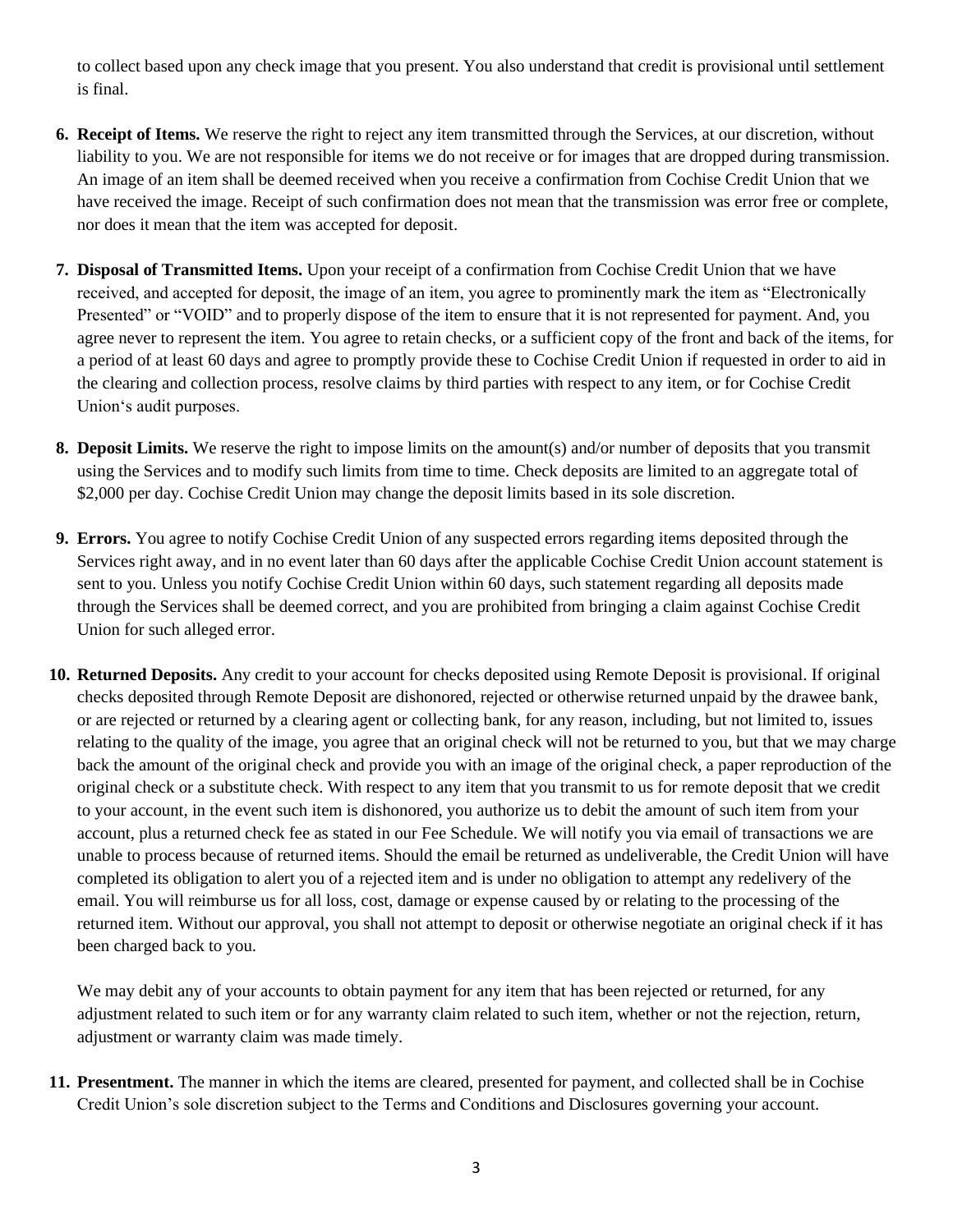- **12. Termination.** Either party may terminate this Agreement and the Remote Deposit service without prior notice. Notwithstanding any such notice of termination, this Agreement shall remain effective in respect of any transaction occurring prior to such termination. Upon any termination of this Agreement. (i) you will immediately cease using Remote Deposit, and (ii) you shall promptly remit all unpaid monies due under this Agreement. You may terminate the Remote Deposit service by contacting the Credit Union during business hours at 800-428-2822 or writing us at Cochise Credit Union, P.O. Box 1154, Willcox, AZ 85644-1154. Upon your request, we will terminate your service within 5 business days of receipt of your notification. We reserve the right to terminate this Agreement or limit your use of Remote Deposit at any time and for any reason at our discretion, with or without cause and without prior notice. Examples of when we may terminate this Agreement and the use of Remote Deposit without prior notice include, but are not limited to:
	- If you breach this or any other agreement, we may have with you
	- If we have reason to believe that there has been or may be an unauthorized use of your User ID, password and authentication method or account(s)
	- If there are conflicting claims as to the funds in any of your account(s)
	- If you request us to do so
	- If you do not access Remote Deposit for a period of 30 consecutive days or longer
	- If you have insufficient funds in any one of your Credit Union accounts
	- In order to protect the Remote Deposit service or the Credit Union from harm or compromise of integrity, security, reputation or operation

Termination will not affect your liability or obligations under this Agreement for transactions that have been processed on your behalf. You will remain responsible for all outstanding fees and charges incurred prior to the date of termination. Termination will apply only to Remote Deposit and does not terminate your other relationships with us.

Any termination will not affect obligations arising prior to termination, such as the obligation to process any checks and electronic items (including returned electronic items) that were in the process of being transmitted or collected prior to the termination date.

In addition, you will keep your account(s) at the Credit Union open until final payment with respect to all processing fees, and will maintain funds in your account(s) in amounts and for a period of time determined by the Credit Union in its reasonable discretion to cover any outstanding checks and your obligations for returns of checks, warranty claim fees and other obligations. If any such liabilities exceed the amount in the applicable account, we may charge such excess against any of your other account, and you will pay immediately upon demand any amount remaining unpaid.

- **13. Remote Deposit Unavailability.** Remote Deposit may be unavailable temporarily due to system maintenance or technical difficulties, including those of the Internet service provider, cellular service provider and Internet software. It is your sole responsibility to verify that items deposited using Remote Deposit have been received and accepted for deposit by us.
- **14. Ownership & License.** You agree that Cochise Credit Union retains all ownership and proprietary rights in the Services, associated content, technology, and website(s). Your use of the Services is subject to and conditioned upon your complete compliance with this Agreement. Without limiting the effect of the foregoing, any breach of this Agreement immediately terminates your right to use the Services. Without limiting the restriction of the foregoing, you may not use the Services (i) in any anti-competitive manner, (ii) for any purpose which would be contrary to Cochise Credit Union's business interest, or (iii) to Cochise Credit Union's actual or potential economic disadvantage in any aspect. You may use the Services only for personal use in accordance with this Agreement. You may not copy, reproduce, distribute or create derivative works from the content and agree not to reverse engineer or reverse compile any of the technology used to provide the Services.